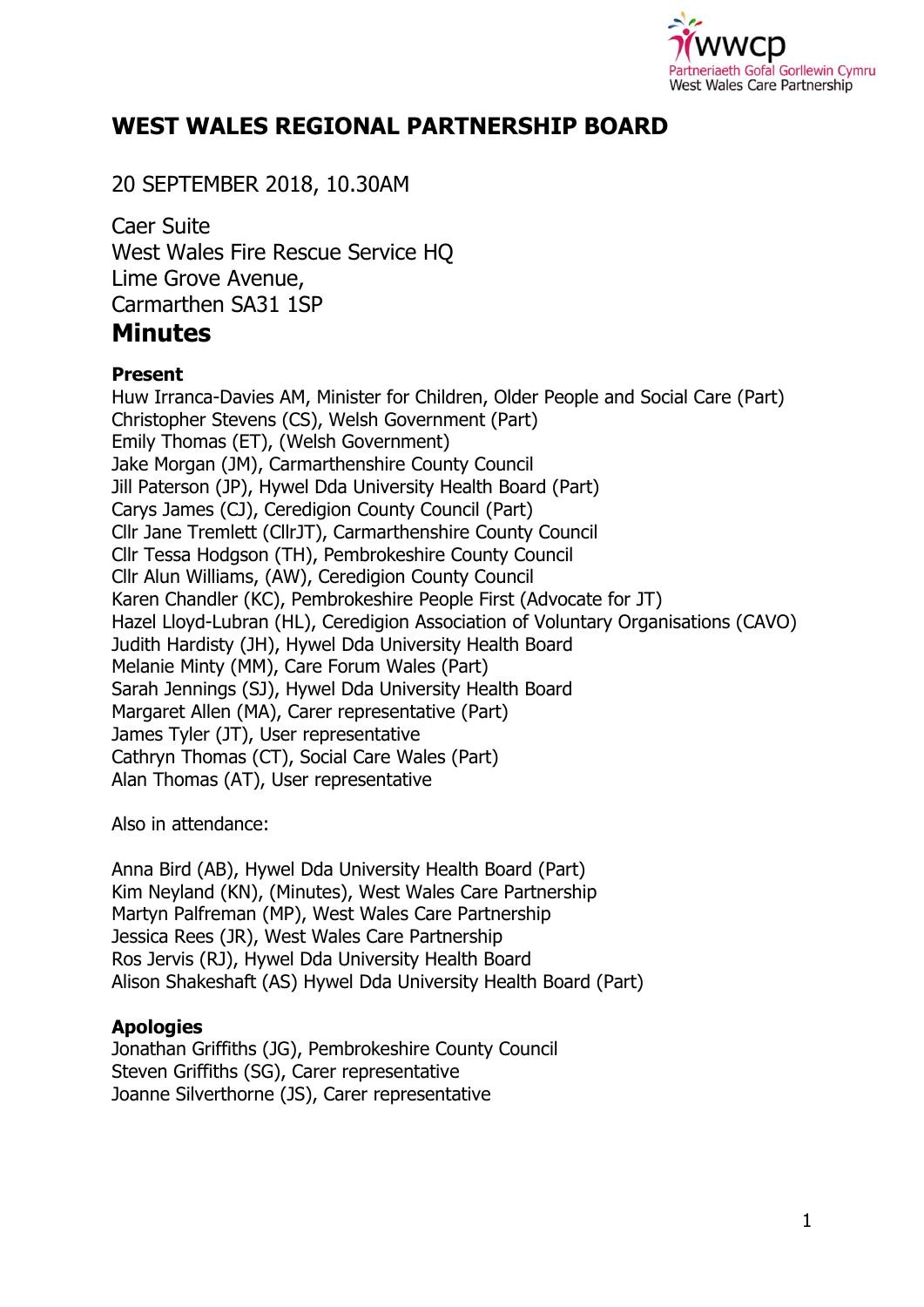# **1. Welcome and introductions**

CllrJT welcomed attendees to the meeting and extended a special welcome to the Minister for Children, Older People and Social Care and colleagues from Welsh Government. Round table introductions followed.

# **2. Apologies**

These were noted.

### **3. Presentation to the Minister for Children, Older People and Social Care: 'A Healthier West Wales'**

An overview of the work of the West Wales Care Partnership was provided by MP, HLL, JM and SJ. This covered:

- Information on the region and its key demographics
- Examples of achievements to date
- Involvement of the third sector in the work of the Partnership
- The approach adopted in relation to pooled funds
- The planned approach to transformation moving forward and developing a regional bid against the Transformation Fund
- Suggested 'ground-rules' for effective working between Welsh Government and the region in delivering 'A Healthier Wales'.

In response the Minister said he was encouraged by the site visit that had taken place at Prince Philip Hospital earlier that morning in which he had engaged with staff and users of the Acute Response Team and the progress that had been made by the RPB since its inception. He was particularly impressed with the commitment to engage meaningfully with users and carers. It was noted that work in key areas such as commissioning was being taken forward proactively in West Wales, without necessarily seeking a direct mandate or permission from Welsh Government. It would be important for the RPB to maintain pace and avoid inertia and overreflection. Clear goals for both the short and long term were needed. The regional approach which sought to anticipate the needs of future generations and the requirements of our communities in 20 years' time was applauded.

A discussion followed, covering the following points:

- 'A Healthier Wales' set clear ambition for the pivotal role of RPBs in the transformation and integration of care and support.
- Logistical and technical difficulties in progressing beyond 'virtual' pooled fund arrangements to a risk-sharing arrangement were recognised but the Minister stressed that this needed to be the ultimate aim. Part of this would be winning hearts and minds. The recent paper by the Institute of Public Care was useful in making a strong case for pooling budgets. CS advised that ADSS Cymru had commissioned capacity nationally to support partnerships in delivering pooled funds.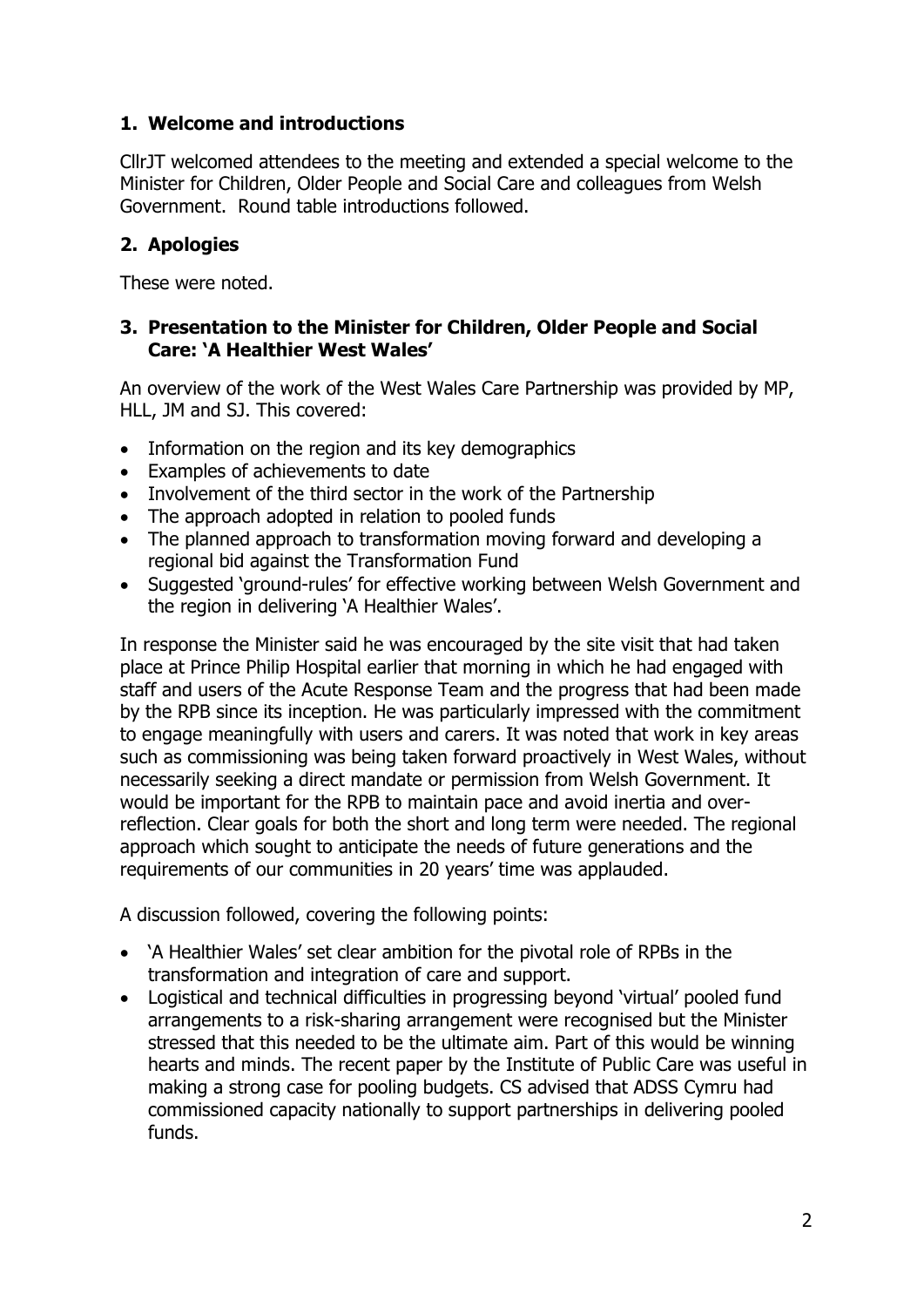- The outcomes of investment in new models through the ICF and cluster funding were welcomed; however there was a need to mainstream evidenced effective models and support them through core funding.
- The danger of an over-emphasis on national targets was recognised but a balance was needed here. Of primary importance was being able to demonstrate that people felt services were improving.
- Whilst there was clearly goodwill in relation to social enterprise, there was a need to progress work in this area at pace, to empower users, carers and communities and address challenges associated with loneliness and isolation.
- Welsh Government was keen to work with RPBs and wider partnerships to deliver the agenda set out in 'A Healthier Wales'. Ideas on where Welsh Government needed to provide stronger leadership and direction would be welcomed. However Welsh Government would not be seeking a 'command and control' approach but would be seeking a new dynamic in the national/ regional relationship which acknowledged that mistakes would be made as innovation progressed.
- Progress within West Wales was noted in relation to Delayed Transfers of Care (DTOC).
- The proposed approach to delivery of 'A Healthier Wales' in West Wales and the ambitions set out on relation to the Transformation Fund were welcomed. The Minister stressed that a range of initiatives, including those impacting on children and young people, would be expected. It was not expected that everything could be achieved at once; rather those areas where early impact was possible should be the initial focus.
- The planned timescale of submitting a bid in November was not seen as problematic; however, the Minister advised that an ongoing dialogue with officials as the bid was being developed would be beneficial.

At this point the Minister and accompanying officials left the meeting.

### **4. Minutes of previous meeting held on 7 June 2018 and Matters Arising.**

The minutes were approved as an accurate record of the meeting.

Matters arising:

### Item 2: Area Plan Easy Read version

This was nearing completion and would be published shortly.

### Item 4: ICF Guidance – Welsh Government response

Welsh Government officials had responded to correspondence from the Chair expressing concern over delays in the issuing of guidance in respect of the dementia and Capital elements of ICF. The response provided reassurance that, now arrangements had been established for these elements, delays were not expected in the coming year.

### Citizen and Provider engagement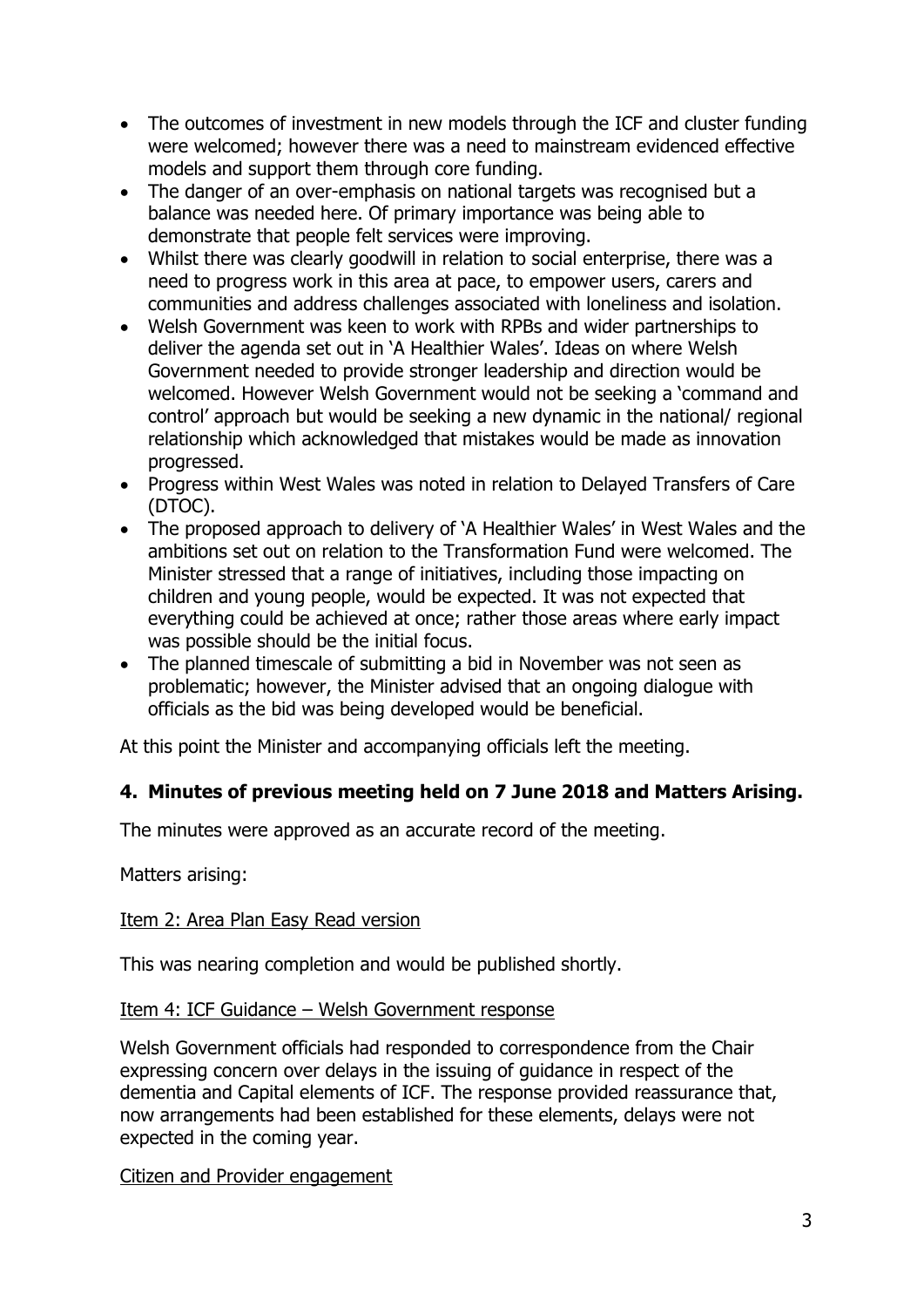MP advised that an Invitation to Tender was due to be advertised shortly seeking expert capacity to (1) support the establishment of a regional citizen panel and innovations forum for providers and (2) deliver pilot wider 'conversations' with selected communities using social media, as agreed by the RPB in its June meeting. SJ advised that discussions were ongoing within Hywel Dda UHB regarding the potential future role of its Stakeholder Reference Group in facilitating user and carer engagement in the work of the Partnership. MP stated that this would be considered by the appointed consultants as the work was taken forward.

### Item 10: Carers' Ministerial Advisory Group (CMAG)

CllrJT advised that she had attended an inaugural meeting of the CMAG as representative of the RPB. Another meeting was due imminently. A commitment had been made to establish an additional group alongside the CMAG comprising current carers, providing them with the opportunity to shape improved support for carers and feed back on the extent to which the requirements of the Social Services and Wellbeing (Wales) Act were being delivered. Further updates would be provided as arrangements were finalised. **ACTION: CllrJT**

Following discussion at the previous meeting, KC asked whether advocacy was being considered as a key service within the context of the regional preventions framework. MP confirmed this to be the case and advised that work was ongoing on the development of a new, regional contract for advocacy for adults across West Wales.

At this point in the meeting CllrJT proposed that the remaining business be reordered to enable Item 8 to be considered next and this was agreed by members.

### **8. Dementia Action Plan for Wales: Delivering in West Wales**

AS introduced herself to members and thanked them for the opportunity to provide an update on work being undertaken in West Wales in support of the Dementia Action Plan for Wales which had been published by Welsh Government in February 2018. The work was being led through a multi-agency regional dementia group. She then have a presentation (attached) which covered the following:

- Definition of dementia
- Demographic and other pressures in West Wales
- Outline of the national plan
- The importance of diagnosis
- The dementia pathway
- Outline of the regional bid for ICF funding to support delivery of the plan in West Wales
- Headlines from a recent update on delivery in the region provided to Welsh Government, which identified gaps in relation to assessment and diagnosis but which anticipated rapid progress in other areas once ICF funding had been approved
- Proposals for reporting progress on delivery in West Wales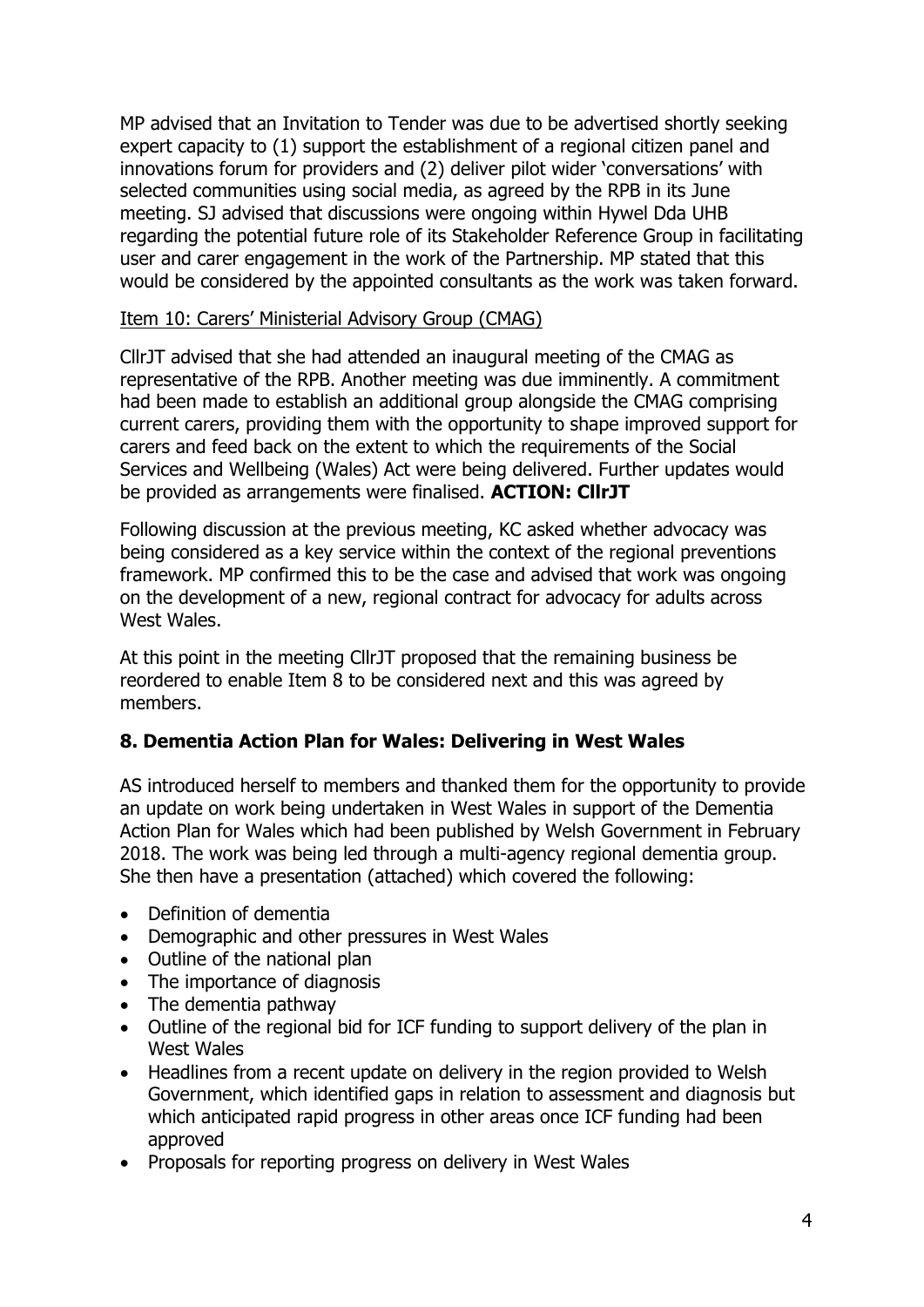In concluding her presentation, AS offered to visit future meetings to provide updates on progress.

In response, MA highlighted excellent dementia awareness training that she had received from Pembrokeshire County Council using the Dementia Bus.

CH recognised the value of improving diagnosis rates but also stressed the importance of ensuring effective, community-based support was in place for sufferers and their families.

Whilst recognising the particular challenges associated with dementia, it was stressed that people with dementia often had on or more additional conditions and therefore required a holistic approach in terms of care and support.

#### **5. Amendments to Partnership Regulations under Part 9 of the Social Services and Wellbeing (Wales) Act: Welsh Government Consultation**

MP advised the Board that Welsh Government had recently launched a national consultation on proposed changes to the regulations and Statutory Guidance supporting Part 9 of the Act, to coincide with the transfer of Bridgend County Borough Council from Abertawe Bro Morgannwg University Health Board to Cwm Taf University Health Board in April 2019 and the resulting need to amend regulations to reflect that change.

Specific proposals were considered in turn and the position of the Board considered in respect of each, as follows:

Additional clarity that all local authorities and the health board within a partnership must contribute to the establishment of a single pooled fund in relation to care home accommodation functions for older people

It was agreed that this requirement was already met in West Wales through the virtual pooled fund arrangements which went live in April 2018.

Pooled funds should only be required in relation to care homes for older people, rather than all adult placements

It was noted that preparations were already in train to extend arrangements in West Wales to all adults. This needed to be reviewed in view of the proposed change to the regulations. There was some concern over the definition of 'older people' as people over 60 as this did not align with the current interpretation within the existing West Wales arrangements (which was over 65s) nor categorisations within the 2017 Population Assessment. More clarity would be needed on this point.

Joint commissioning strategies, informed by Population Assessment and Area Plans, should be an explicit requirement as part of the commissioning arrangements supporting pooled funds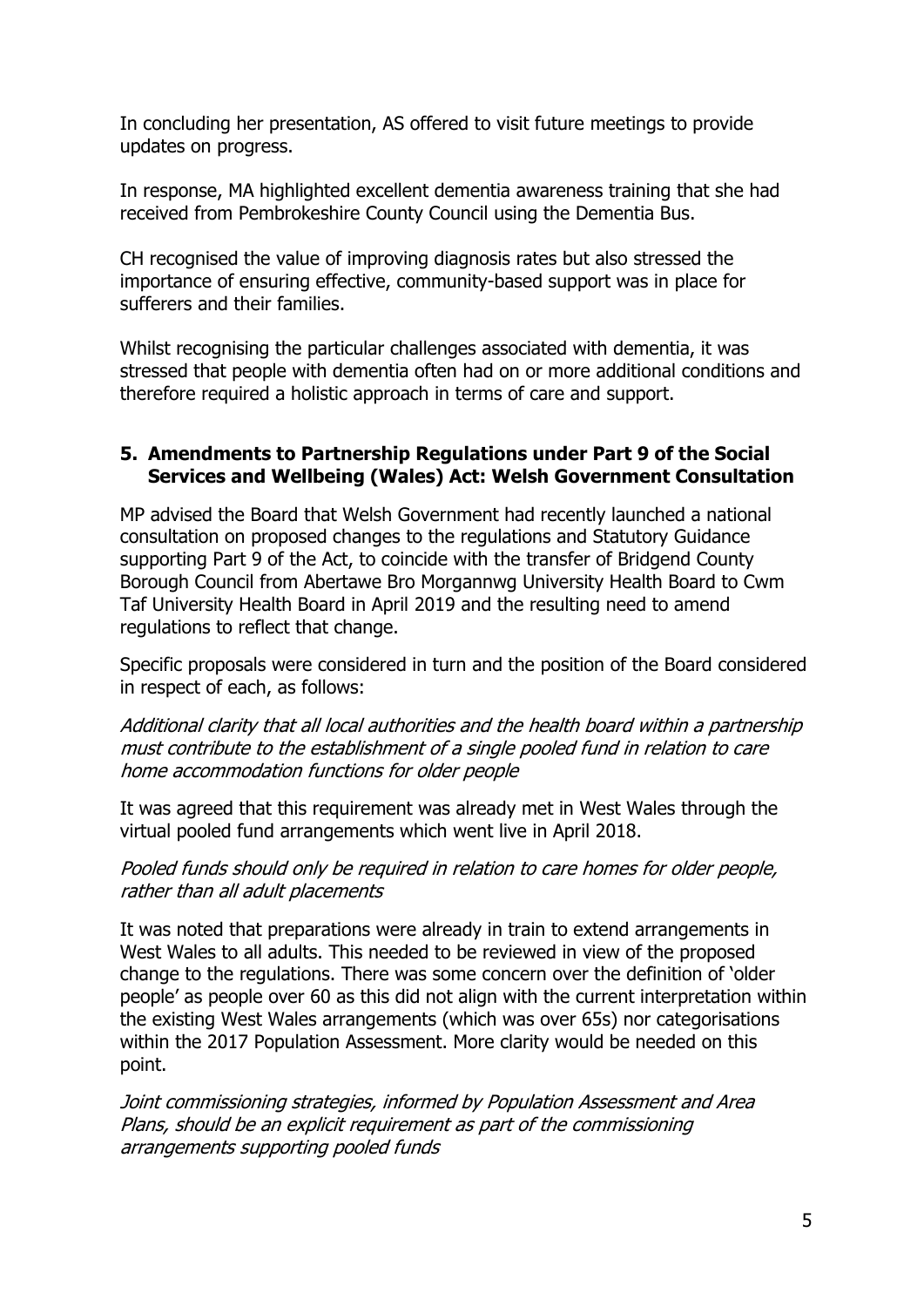It was agreed that this reflected a general approach within the region and was consistent with broader aspirations to further integrate commissioning. It was noted that joint commissioning strategies would not necessarily mean uniform provision across the region but rather provide an opportunity to articulate differences and the reasons for them.

### Membership of each regional partnership board to include at least one housing representative from a local authority and at least two representatives from registered social landlords (RSLs)

There was general agreement with the requirement for housing representation generally on RPBs and this reflected the growing involvement of housing colleagues in work such as the development of the ICF Major Capital Programme. However, there was some concern over the potential disproportionality of requiring 2 RSL representatives and the need to establish an equitable system for identifying which RSLs would sit on the Board. Linked to this, concern was expressed over potential unfair commercial advantage to those RSLs represented on the Board.

#### Wording to be amended to include 'at least' in relation to other RPB representatives

It was noted that current membership in West Wales exceeded existing minimal requirements in a number of instances (e.g. elected Members, LHB officials and users and carers). As a result this change would have no implications in terms of compliance.

### Annual reports should be produced by 30 June each year, rather than 31 March, to allow for end-of-year information to feature in the reports

It was noted that existing regulations had been relaxed in 2018 to enable later publication and inclusion of end-of-year information and the proposed change was therefore welcomed.

It was agreed that MP would draft a regional response to the consultation based on the above, by the end of September. This would be circulated to RPB members for comment and changes incorporated prior to submission to Welsh Government by the 26 October deadline. **ACTION: MP**

### **6. Integrated Care Fund**

MP advised that a Quarter 1 report on the Revenue Investment Plan (RIP) approved by the Board in June had been submitted to Welsh Government. A link to the report would be circulated following the meeting. The RIP would be updated to incorporate initiatives funded through the dementia element of ICF once these had been approved by Welsh Government.

Priorities for the new Major Capital Programme had been identified through a new regional ICF Capital group chaired by JM. These were:

- Community Equipment
- Reablement centre (s) of excellence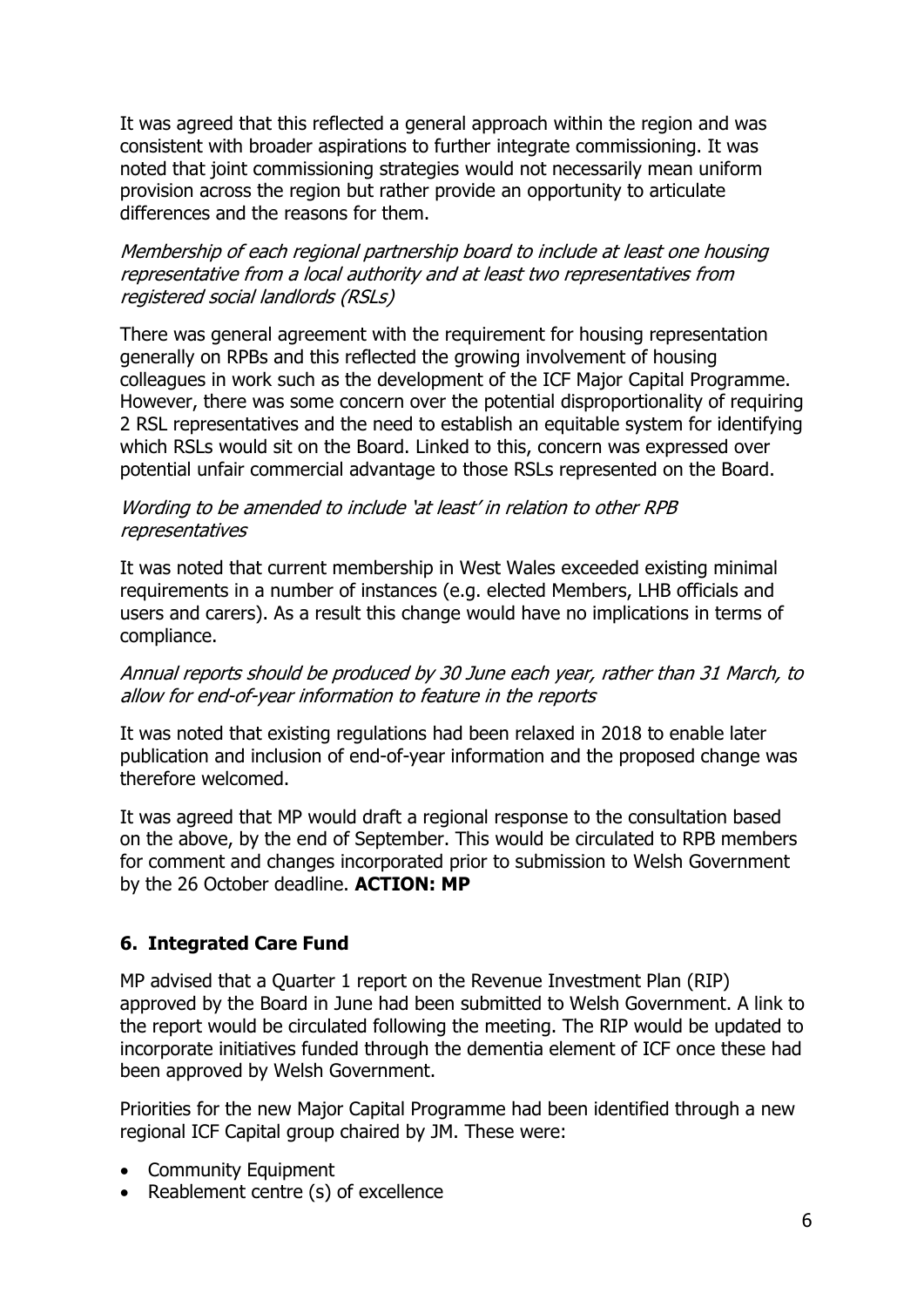- Supported community living
- Children's services mother and baby and complex needs provision

Outline proposals had been submitted to Welsh Government for approval as part of the overall Capital Investment Plan and would be worked up further over the coming weeks. The Board would be advised at the next meeting on the full proposals and be asked to approve these at that stage. **ACTION: MP**

Projects included in the Minor Capital programme (initiatives costing less than £100K) had been approved virtually by the RPB in August and submitted to Welsh Government as the remaining part of the overall Capital Investment Plan.

MP advised that Wales Audit Office would attend the November meeting of the RPB to share regional findings from the recent national review of the ICF. It was agreed that CllrJT, JM and MP would meet with the auditors to discuss preliminary findings and that the opportunity to correct any inaccuracies within the findings sought at that stage. **ACTION: MP**

#### **7. Regional transformation proposals: Update**

MP confirmed the proposed approach to developing transformation proposals as has been endorsed by the Minister in the earlier discussion. A detailed update on proposals and the bid against the Transformation Fund would be provided at the next meeting of the RPB in November.

### **9. Publication of RPB papers and holding meetings in public**

TH introduced her paper setting out proposals for consideration by the Board in relation to publication of papers and holding meetings in public. Such changes would build on current arrangements whereby agendas and minutes were available to the public via the WWCP website with further information available to residents and others on request.

Potential benefits in terms of transparency were noted. However it was recognised that currently the RPB had no delegated decision-making powers and in-principle decisions taken by the Board required endorsement by statutory partners prior to enactment. As these meetings were held in public this provided accountability to residents in each area.

It was further suggested that the accessibility of the RPB and its business, including papers, would need to be considered before any changes were introduced.

Were changes conferring delegated decision-making powers to the RPB to be introduced in the future, it would be timely to review current arrangements and consider holding meetings in public. Within this context, it was agreed that the issues set out in the paper should be considered more broadly as part of a planned review of regional governance arrangements. **ACTION: MP**